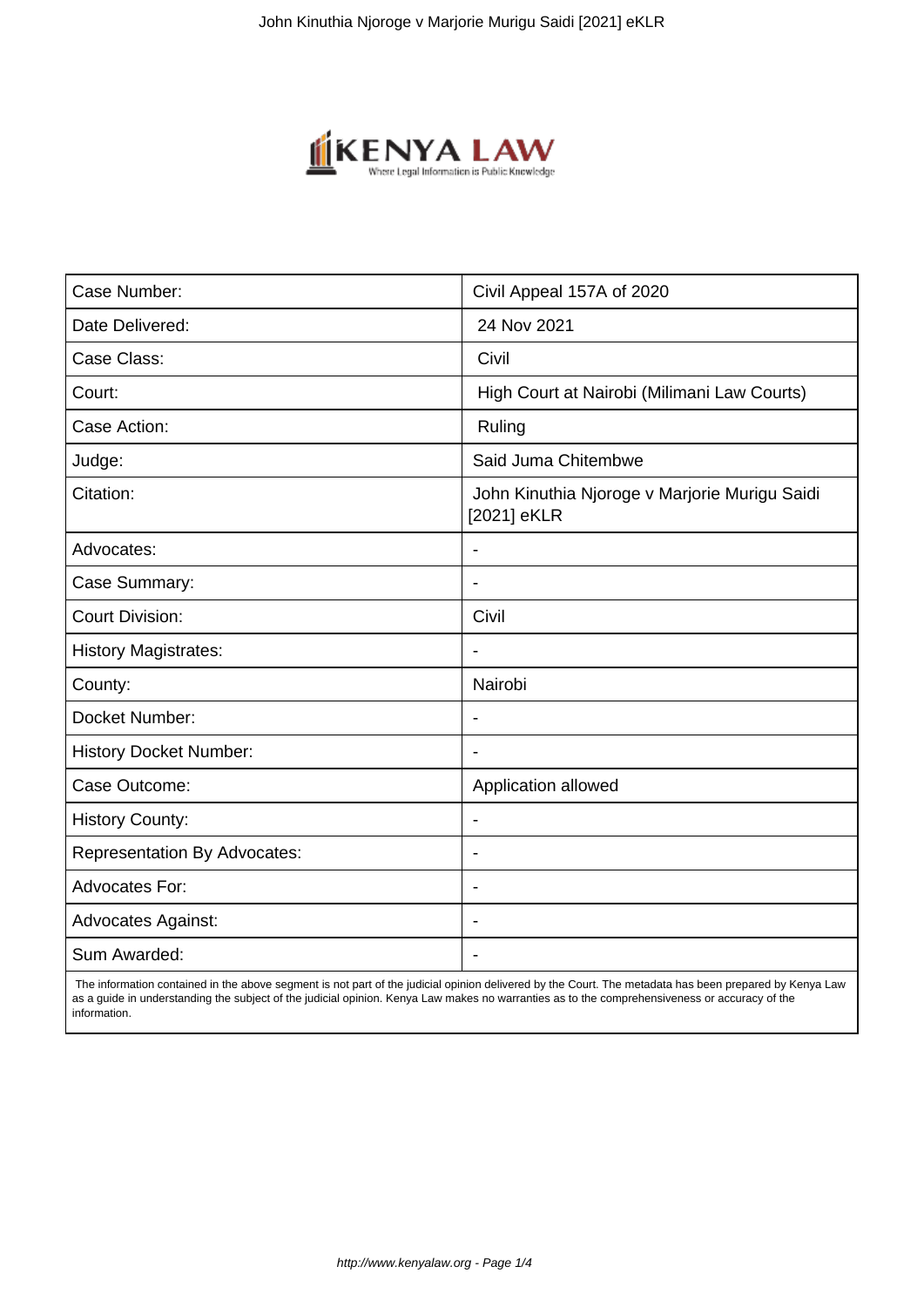# **REPUBLIC OF KENYA**

# **IN THE HIGH COURT OF KENYA**

# **AT NAIROBI**

# **CIVIL APPEAL NO. 157A OF 2020**

#### **JOHN KINUTHIA NJOROGE.......APPELLANT**

## **VERSUS**

#### **MARJORIE MURIGU SAIDI......RESPONDENT**

#### **RULING**

This ruling relates to the applicant's application dated  $13<sup>th</sup>$  May, 2021 seeking the following orders;

**1. Spent**

**2. Spent**

**3. THAT this Honourable Court be pleased to review and/or vary the Orders of 11th March, 2021 requiring the deposit of the entire Decretal Sum of Kenya Shillings One Million Eight Hundred and Thiteen Thousand Five Hundred and Seventeen ( Kshs. 1,6813,517) in a joint interest earning account in the name of the parties Advocates on record within Sixty (60) days and in place be pleased to allow for an alternative security in the nature of a Personal Guarantee to satisfy the Decree pending the hearing and determination of the Appeal.** 

#### **4. THAT cost of this application be in the cause.**

The application is supported by an affidavit sworn on  $13<sup>th</sup>$  May, 2021 and is premised on the ground that following an application for stay of execution pending the hearing and determination of the intended appeal and the subsequent orders, the applicant although grateful, now seeks to have the orders reviewed and/varied.

That being a man of straw coupled with the harsh business environment brought about by the Covid 19 Pandemic, he has not been able to deposit the security as ordered by the court and is alternatively seeking to offer a personal guarantee as security. Further that, this court has the power to exercise its discretion and review and or vary its orders requiring the deposit of the entire amount and substitute it in the interest of justice.

It is the applicant's case that due to the tough economic times, his business has not made any profit for the last one year and has attached a bank statement for the period between 2nd September, 2020 to 30 May, 2021 from Family Bank and Marked as JKN1 to support this assertion. The application further contends that he does not have any known fixed assets or movable asset registered in his name which he can alternatively use as security. He acknowledges that security is a pre requisite to granting stay of execution, however, he urges the court to exercise its discretion in a justifiable way while considering his peculiar circumstances.

The applicant has urged this court to consider the purpose of stay of execution order pending appeal as was established in the case of **RWW vs. EKW (2019) eKLR** cited by Musyoka J. in **HE V SM (2020) eKLR** where the Court held that the purpose of an application for stay of execution pending an appeal is preserve the subject matter in dispute so that the rights of the appellant who is exercising the undoubted right of appeal are safeguarded and the appeal if successful, is not rendered nugatory. Further in **PETER KIRIA & EYE GROUP NEWSPAPER & ANOTHER (2017) eKLR** where **Gikonyo J.** held that insistence on a policy or practice that mandates security, for the entire decretal amount is likely to stifle possible appeal where the underlying transactions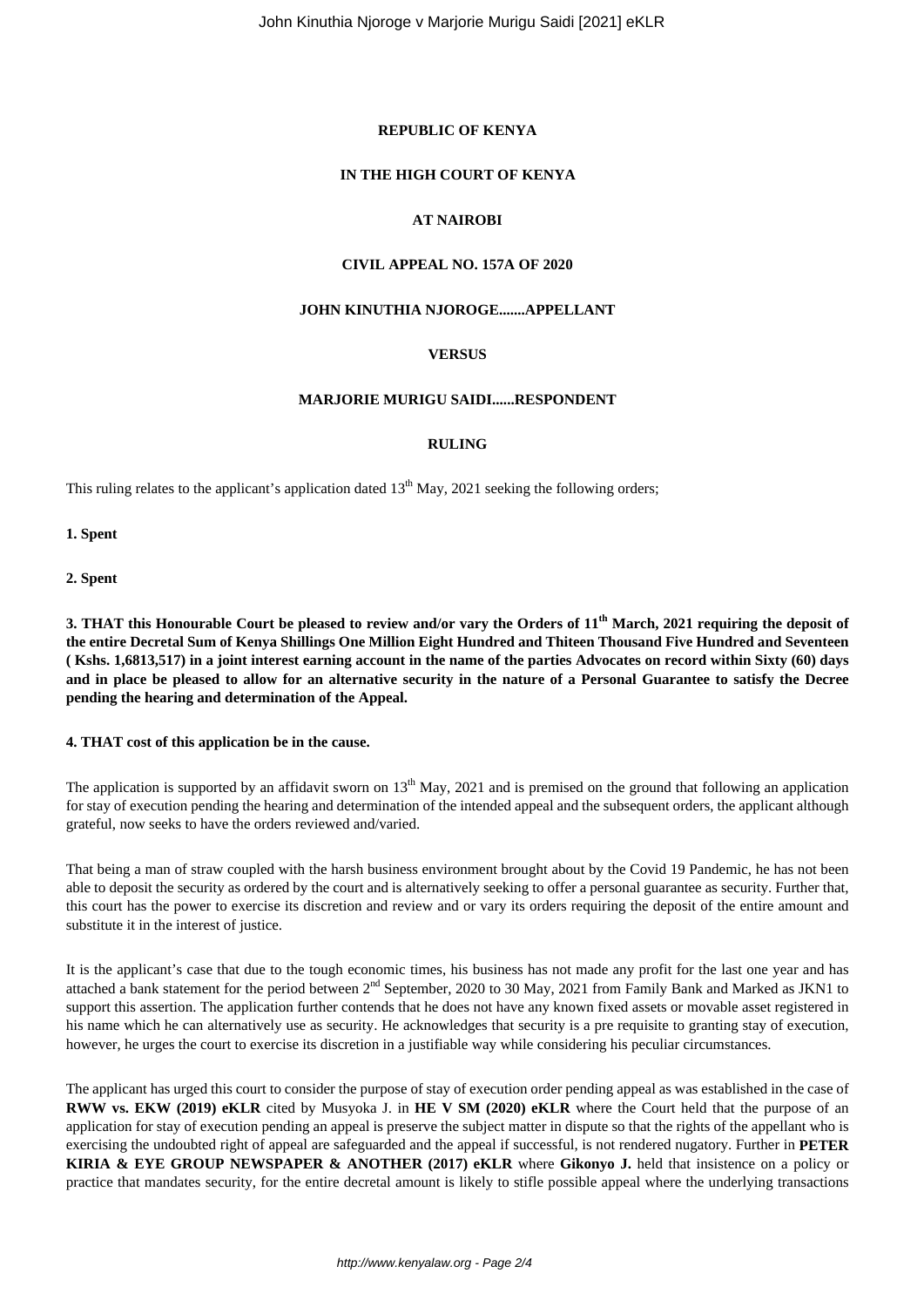typically tend to lead to colossal decretal amounts.

In opposition to the application, the respondent swore an affidavit on  $14<sup>th</sup>$  September, 2021 in which he argued that the applicant having failed to adhere to court orders of 13<sup>th</sup> May, 2021 is already in contempt of court. The respondent's objects to the substitution of the deposit of the decretal sum with a personal guarantee as such a substitution will amount to an injustice. According to the respondent granting the orders prayed would not only be bad in law and against the set down rules of procedure, but will be an injustice to him as it will deny him security during the pendency of the appeal. Reference has been made to the case of **MWAURA KARUGA T\A LIMIT ENTERPRISES VS KENYA BUS SERVICES LTD & 4 OTHERS (2015) eKLR** where the court held that security must be one which shall achieve due performance of the decree which might ultimately be binding on the applicant.

The bank statement produced as evidence of the applicant's financial status has been refuted as prima facie or substantive evidence on the ground that being a businessman, the applicant is bound to have multiple accounts. The respondent prays that this court dismisses the applicant's application and allow her to enjoy the fruits of her judgment awarded 16 years after the cause of action arose. The respondent further submission is that in determining what security should be deposited courts are guided to make an order that will protect both parties in a suit. The respondent has relied on the case of **VISRAM RAVJI HALI VS THORTON & TUPIN (1963) LTD CIVIL APPLICATION NO. NAI 15 OF 1990** where the Court of appeal stated that orders for security should ensure that it is adequate and the plaintiff is able to realize the fruits of his litigation.

The applicant has submitted that the applicant has not offered any sufficient grounds to substitute the security ordered by this court and has further relied to the case of **ALICE GATHIGIA KARUKU VS MAISHA FLOOR MILS (2013) eKLR** where the court stated that before the said substitution can be granted, sufficient reasons for the substitution ought to be presented by the applicant. The respondent has asked the court to affirm the orders dated 11<sup>th</sup> March, 2021 and in the alternative a title to property which amounts to tangible security be deposited with court.

### **Analysis and Determination:**

The applicant has failed to comply with the conditional order for stay of execution that was made by this Court on  $11<sup>th</sup>$  March, 2021 and now seeks to have the same set aside, and or varied. Mbogholi J. (as he then was) directed the applicant to deposit the entire decretal sum of Kshs. 1,813,517 in a joint interest earning account in the names of the parties advocates on record within Sixty (60) days failure to which the order of execution shall automatically lapse.

Furnishing of security is one of the pre requisite conditions for granting of orders of stay. The Court of Appeal, in **VISHRAM RAVJI HALAI VS. THORNTON & TURPIN (1963) LTD [1990] eKLR**, held that whereas the power of the Court of Appeal to grant a stay pending appeal is unfettered, the jurisdiction of the High Court to do so under Order 41 rule 6 of the Civil Procedure Rules is fettered by three conditions, namely; establishment of a sufficient cause, satisfaction of substantial loss and the furnishing of security.

Further in expounding the importance of stay, the court in **ARUN C SHARMA VS. ASHANA RAIKUNDALIA T/A RAIRUNDALIA & CO. ADVOCATES & 2 OTHERS [2014] eKLR**, stated that:-

**"The purpose of the security needed under Order 42 is to guarantee the due performance of such decree or order as may ultimately be binding on the applicant. It is not to punish the judgment debtor … Civil process is quite different because in civil process the judgment is like a debt hence the applicants become and are judgment debtors in relation to the respondent. That is why any security given under Order 42 rule 6 of the Civil Procedure Rules acts as security for due performance of such decree or order as may ultimately be binding on the applicants. I presume the security must be one which can serve that purpose."**

The applicant has urged this court to review the order of  $11<sup>th</sup>$  March, 2021 because he is unable to raise the security that was ordered due to the company's dire financial position occasioned by the current harsh economic realities. In the order sought to be reviewed, the court had given the applicant 60 days from the date of the order to deposit the required security, in default of which, the order of stay was to automatically lapse. I have noted that the applicant had made a similar application before the trial court which on  $21<sup>st</sup>$ July 2020 granted stay of execution on the ground that the applicant deposited Kshs. 1,877,034 within 30 days, which was not complied with.